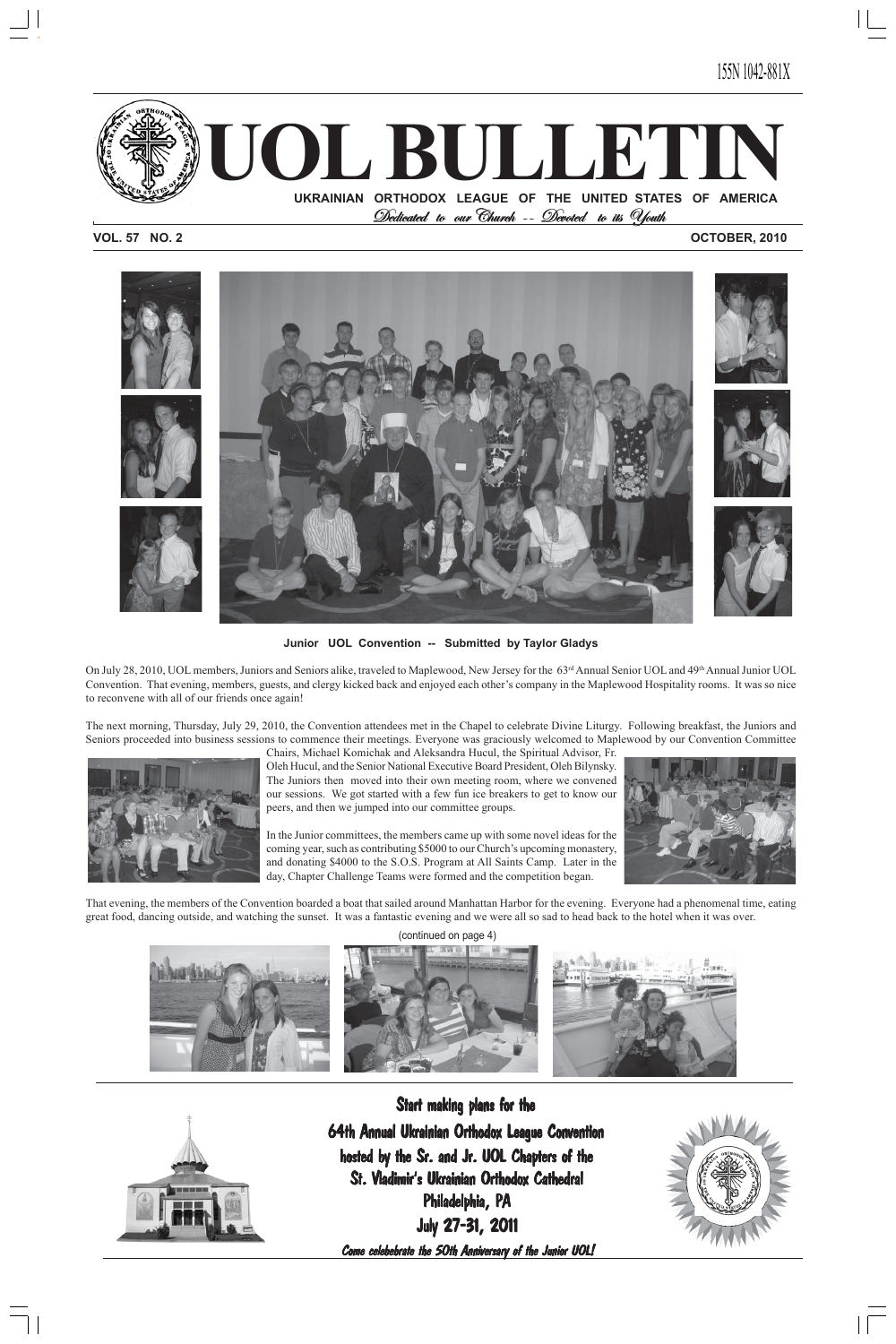| of America. Circulated to all UOL Members.                            |                                                                                  |                                                                                                                   | Non-members subscription rate \$30.00<br>Canada \$40.00        |
|-----------------------------------------------------------------------|----------------------------------------------------------------------------------|-------------------------------------------------------------------------------------------------------------------|----------------------------------------------------------------|
| Martha Misko<br>UOL President<br>1023 Wynnewoode Dr. 14 McKelvey Ave. | Taylor Gladys<br>Jr. UOL President<br>Northampton, PA 18067 Pittsburgh, PA 15218 | Natalie Bilynsky<br><b>UOL Bulletin Editor</b><br>703 Pine Ridge Road<br>Wallingford, PA 19086<br>nsufler@aol.com | Father John Harvey<br><b>UOL Bulletin</b><br>Spiritual Advisor |
| March, April and June.                                                |                                                                                  | UOL Bulletin - Published seven times annually - September, October, November, January/February,                   |                                                                |

**The absolute deadline for each monthly issue is the 1st of the prior month. Photos will not be returned.**

**Note to Contributers: All articles submitted to the UOL Bulletin must be in 12 point Times New Roman (font), or typed and double spaced in 12 point type. Articles may be submitted via e-mail attachments. (Submit to: nsufler@aol.com)**

The editor reserves the right to condense any material submitted. Material cannot be returned.

\*\*\*\*\*\*\*\*\*\*\*\*\*\*\*\*\*\*\*\*\*\*\*\*\*\*\*

# Vocations and Clergy Support Corner Corner Support Corner "Few Are Called"

#### **PAGE 2 UOL BULLETIN OCTOBER 2010**

 *Martha X Misko*

# *MESSAGE FROM THE SENIOR UOL PRESIDENT*



This year's Convention body met the challenge of developing a strategic direction for the UOL

– *A Vision for 2020* – that will plan for the future of the UOL. One of the most critical goals set forth by this Vision is "to establish a strong UOL chapter in each parish of our Ukrainian Orthodox Church of the USA."

At its Fall meeting on October 2 in Northampton PA, the National Executive Board laid the groundwork for its work during the upcoming year. This goal of strengthening our membership was a top priority at this meeting. The NEB has pledged to do everything it can to increase our numbers of chapters and members. However, the most productive way to accomplish this is for all of you, our existing members, to set this as one of your chapter's goals for this year.

Soon our Church will be convening its 19th Regular Sobor. Our UOL will be represented officially by Pani Matka Linda Oryhon, as our UOL Sobor delegate, and by me, as UOL President. As an organization within our Church, the UOL will be presenting a report on its status since the last Sobor. Let us pray that at the 20<sup>th</sup> Regular Sobor in 2013, the UOL can proudly report that we are a stronger and greater organization, ever ready to assist our Church. I remain yours in Christ,

The month of September has traditionally been the kick-off of a new UOL year. Hopefully, your chapter has held its September meeting and has established its agenda for the year. And, though, membership dues and rosters were to be submitted to Financial Secretary, Pam Scannell by September 30, still consider asking potential new members to join you at your upcoming meetings and social or educational events. Show them how your UOL chapter benefits your own parish; explain to them how your UOL chapter strengthens the National UOL so that it can support our UOC of USA; point out to potential members the many projects and programs the UOL has initiated and supported over the years for the benefit of its members and all of our Church.

One of the functions of the NEB is to communicate with individual chapters and to offer assistance with any situation. Each NEB member has been assigned to be a liaison between a chapter and the NEB. Your chapter's liaison will be contacting you several times this year to bring you updates from the Board and to assist you with whatever your needs may be. Please do not hesitate to contact your liaison anytime a question arises. Please also do share with your liaison your chapter's successes – events, programs, and very importantly, ways that were successful in gaining new members.

| Martha Misko                                            | Allentown, Northampton                      |  |  |  |
|---------------------------------------------------------|---------------------------------------------|--|--|--|
| Alexis Oryhon                                           | Clifton, Palos Park, New Britain            |  |  |  |
| Emil Skocypec                                           | Carnegie, South Bound Brook, Los Angeles    |  |  |  |
| Pani Matka MaryAnne Nakonachny Parma, Ambridge, Lyndora |                                             |  |  |  |
| Tabitha Houck                                           | Carteret, Coatesville, Maplewood            |  |  |  |
| Pam Scannell                                            | Johnson City, Woonsocket, Boston, Rochester |  |  |  |
| Oleh Bilynsky                                           | Philadelphia, Wilmington, Silver Spring     |  |  |  |
| Eric Senedak                                            | Pittsburgh, Youngstown, Sharon              |  |  |  |

Martha X. Misko

#### **Let's find out whose varenyky/pierogies**

#### **are the best!**

Here are the basic rules:

\*Any individual, group, or chapter can enter.

\*Any type of varenyky/pierogies can be entered,

however, there should be no meat (the contest will be on Friday). \*You need to provide instructions about how to store and prepare your varenyky/pierogies.

\*You or a representative must be available to answer any questions about preparation.

\*We will provide butter, sour cream and onions. If there are additional condiments, let us know.

#### **Submitted by Pani Matka Linda Oryhon**

During Sunday's Divine Liturgy at the recent UOL Convention in Maplewood, New Jersey, I heard for the first time the Litany of Fervent Supplication petitions for all vocations. They are simply worded but graciously verbalize a great need in our Church today. These petitions can be used as part of our daily prayers as well as at chapter and/or parish meetings. I have included these as part of my article, as well as petitions for our youth. Please use them as part of your prayer life.

#### **Litany of Fervent Supplication (Triple Litany)**

" Again we pray to You, All bountiful and loving God, to open the hearts and minds of the men and women of our parish family to hear the call of our Lord to the priestly and monastic life in service to our Holy Ukrainian Orthodox Church of the USA dedicated to the Holy Gospel and the salvation of our souls. Hear us, O Lord, and have mercy."

> At the Philadelphia UOL Convention we will finally determine who has bragging rights for the best Varenyky/Pierogies. 1

" Again we pray to You, O Lord our God, hear us in our great need and our thirst for Your presence. As You have said, the harvest is indeed great but the laborers are few and we pray that You will open the hearts of many to a desire to bring in the harvest dedicated, holy priests, deacons and monastics who, in following Your example, will serve Your people and satisfy their spiritual needs. Hear us, O Lord and have mercy."

" Again we pray most fervently, O Lord, asking that You bless those who now serve in the clergy ranks of our Holy Church with courage, perseverance and sound faith. Grant that others will be inspired by their example, their service founded on love and their sacrifice, to take up Your Cross and follow You. Hear us, O Lord, and have mercy."

#### **Youth petitions**

" Again we pray to you, O gracious Lord, for our children and youth, who through Baptism, are invited to share the gift of their life in service to others. Be with them as they choose each day to show Your presence in our world. Give them the courage and desire to respond to Your Love and to Your call. Open their minds and hearts that they may proclaim Your Gospel of truth by living virtuous and up-right lives. Hear us, O Lord, and have mercy."

"Again we pray, O Lord, embrace our young people. give them the courage required to overcome all obstacles in life, all temptations, which might plunge them into spiritual darkness. Give to their parents- their first teachers of faith, morality and piety- the courage to be the guiding light in their lives. Hear us, O Lord, and have mercy."

### ............................

### Save the dates UOL Lenten Retreats

Bethlehem, PA March 19, 2011 Villa Maria, PA March 26, 2011

Both Retreats will focus on the Sermon on the Mount More information in the next issue

To enter and get more detailed instructions please 1submit the following information to Natalie Bilynsky via nsufler@aol.com or mail 703 Pine Ridge Road Wallingford, PA 19086

type of varenyky you plan to prepare Notice of entries must be received by February 1, 2011.



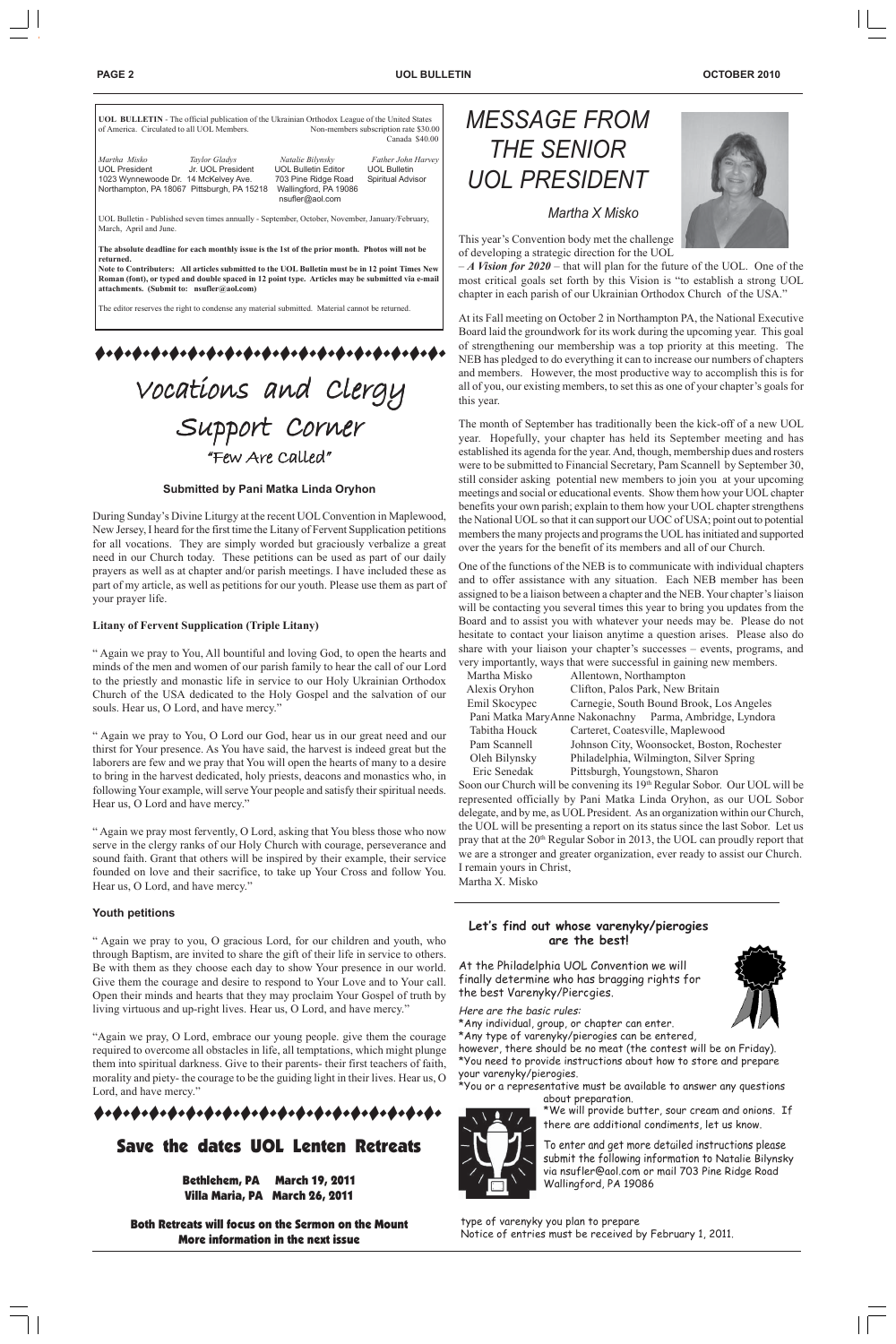*NEWS FROM*

### **Philadelphia UOL Convention 2011 July 27-31, 2011 Philadelphia will be hosting the 50th Reunion for the Junior UOL At the Convention** Fifty Year Update – Where Are They Now?

*THE JUNIOR*

*UOL*

*PRESIDENT*

*Taylor Gladys*

As we are preparing for the  $50<sup>th</sup>$  Anniversary of the Junior UOL, and have been collecting addresses and information about past Junior National Executive Board members, many have asked, "Where are they now? What are they doing?" To get you excited about our Reunion events we plan to have an article in each issue of the UOL Bulletin giving updates on exactly these questions. For us, it is easiest to give you an update on the Philadelphia crew, so here we go.

We'll start with some of our more recent Junior Board Members. Michael Nemeth served as Treasurer for two terms (2006-07 and 2007-08), and will be starting his Junior year at Gettysburg University. He is majoring in environmental science.

 Daniel McNulty, Corresponding Secretary for two terms (2004-05 and 2005- 06) recently graduated from Pennsylvania State University. He majored in Hotel Management and is currently working close to Philadelphia as a manager at the Olive Garden Restaurants.

Matthew Bohen, two-term Treasurer (2004-05 and 2005-06) is finishing up his Senior Year at Temple University. Putting his experience as Treasurer to good use, he is majoring in Business.

Alexandra Brzyski served as Treasurer in 2002-03 and Vice President in 2003- 04. She graduated from St. Joseph's University.

Jonathan Kennedy served as Treasurer in 1996-97. He graduated from Temple University and is currently in a joint MBA and Law School Program at Temple University.

Missy Zetick served as Vice President for two terms (1990-91 and 1991-92). She graduated from Wake Forest University and majored in accounting. She is one of 3 National Executive Board Marriages (marriages of two NEB members), marrying Stephen Sheptak (NEB member 1992-93). They live in Butler and have three beautiful boys (certainly future NEB prospects, Cyril, Stephen and Thomas). She works as a teacher in the Butler area.

Sadly, Helen Filipenko, who served on the National Executive Board as Financial Secretary in 1987-88 and Recording Secretary in 1988-89, fell asleep in the Lord after battling cancer, approximately ten years ago. She was married and lived in the Philadelphia area.

Believe it or not Natalie Sufler (Bilynsky), who served as Junior President (1982-83 and 1983-84), as well as Recording Secretary (1981-82) is actively involved in the UOL. She serves as your UOL Bulletin Editor and her claim to fame is that she is married to the Immediate Past President of the National UOL, Oleh. When not doing UOL activities, Natalie is a Clinical Psychologist and works as a Clinical Director at Northern Home for Children, a large community agency in Philadelphia. She graduated from Bryn Mawr College, obtained her Master's Degree from the University of Pennsylvania and her PhD from Boston College.

Tony Sufler served as Treasurer in 1978-79. He lives in the Philadelphia area and attends St. Vladimir's. He is Vice President Operations for two divisions of Spalding Automotive. He is happily married to Diane and has two children, Samuel who is entering his senior year in high school, and Isabelle who is a freshman in high school.



Stephen Hryshchyshyn served as Vice President for two terms (1977-78 and 1978-79). He is married to Kate and has three children Lydia, Stephen Jr. and Alexander. He is the Vice President of the America Bureau of Shipping and lives in the Woodlands outside of Houston.

Dori Hryshchyshyn served as Recording Secretary in 1976-77. She married her Philadelphia Junior UOL chapter sweetheart Stephen Nemeth and is the only Philadelphia native NEB member who is also a parent to a NEB member, Michael. Dori's daughter Lynn is the president of Philadelphia's local junior chapter. Dori is a teacher in the Lower Merion School District.

Janet Koss Looby served as Recording Secretary (1975-76). She is married with two children, Briana and Brendan. Briana is in college and majoring in Business Administration. Brendan is a junior in high school. Janet currently works as Administrative Assistant in the Engineering Division for SEPTA. Janet is active in our UOL Chapter, having served as President for many years and she also served on the Senior National Executive Board as Recording Secretary.

(continued on page 5)

#### **All Saints Camp S.O.S. Campaign Improving Our Camp One Building at a Time Submitted by Michael Nakonachny**

The All Saints Camp Committee was excited to have kicked-off their "Save Our Structures" S.O.S. Campaign at the 63rd Annual U.O.L. Convention. S.O.S. is a program established by our All Saints Camp committee to ensure the continued maintenance and improvement of all the buildings that comprise our camp located in Emlenton, Pennsylvania.

The camp was first purchased 32 years ago, under the leadership of many, including the Ukrainian Orthodox League. It was in that spirit that this



fundraising campaign was first presented to the U.O.L. Convention body.

The S.O.S. program was designed to obtain both financial and physical support to not only maintain, but improve All Saints Camp and its facilities. The committee is reaching out to all parishes of the entire Diocese of the Ukrainian Orthodox Church of

the USA and their members, urging them to undertake the maintenance and upkeep of individual structures.

We are greatly humbled by the generous donations that have already been made to this

campaign. To date 6 cabins and 1 room have already been pledged for sponsorship. Currently both material and physical help are needed. One hope is that more parishes and organizations will work to raise the funds necessary, as well as arrange for "work weekends" when everyone can spend time at the camp making the necessary improvements. Parishes that are a distance from the camp can participate by being sponsors.

For more information on the S.O.S. campaign or to identify what buildings/ items are still in need of sponsorship, please contact Michael Nakonachny at 440.503.3151 or SOS@allsaintscamp.org. Additional information can also be located on the S.O.S. portion of the All Saints Camp website, www.allsaintscamp.org/sos. Thank you in advance for your generosity and support!

S O S - S O S - S O S - S O S - S O S - S O S

Glory to Jesus Christ!

It's October and the Jr. UOL is off to a great start. The Junior Board met for their first meeting on October 2, 2010 in Northampton, PA, in conjunction with the Senior Board. We would like to thank the chapters of Northampton for their warmth and hospitality throughout the entire weekend. Further information detailing this meeting will be in the next UOL Bulletin.

Likewise, I hope all of your chapters have had the opportunity to hold your first meeting. If you need help with new ideas for the coming year, please refer to the committee suggestions from Convention.

Hopefully, all chapters have turned in their membership dues, chapter dues, and roster forms to financial secretary, Greg Markiw, by this time. Additionally, if you have not already turned in your election report forms to Katie Zimmerman, please do this AS SOON AS POSSIBLE (these were due in May!).

I pray that all of our members have a successful year. Please feel free to contact me at any time to update me on what you are doing! I am also here to answer any questions, comments, or concerns that you might have. Thank you!

Yours In Christ, Taylor Gladys

#### S O S - S O S - S O S - S O S - S O S - S O S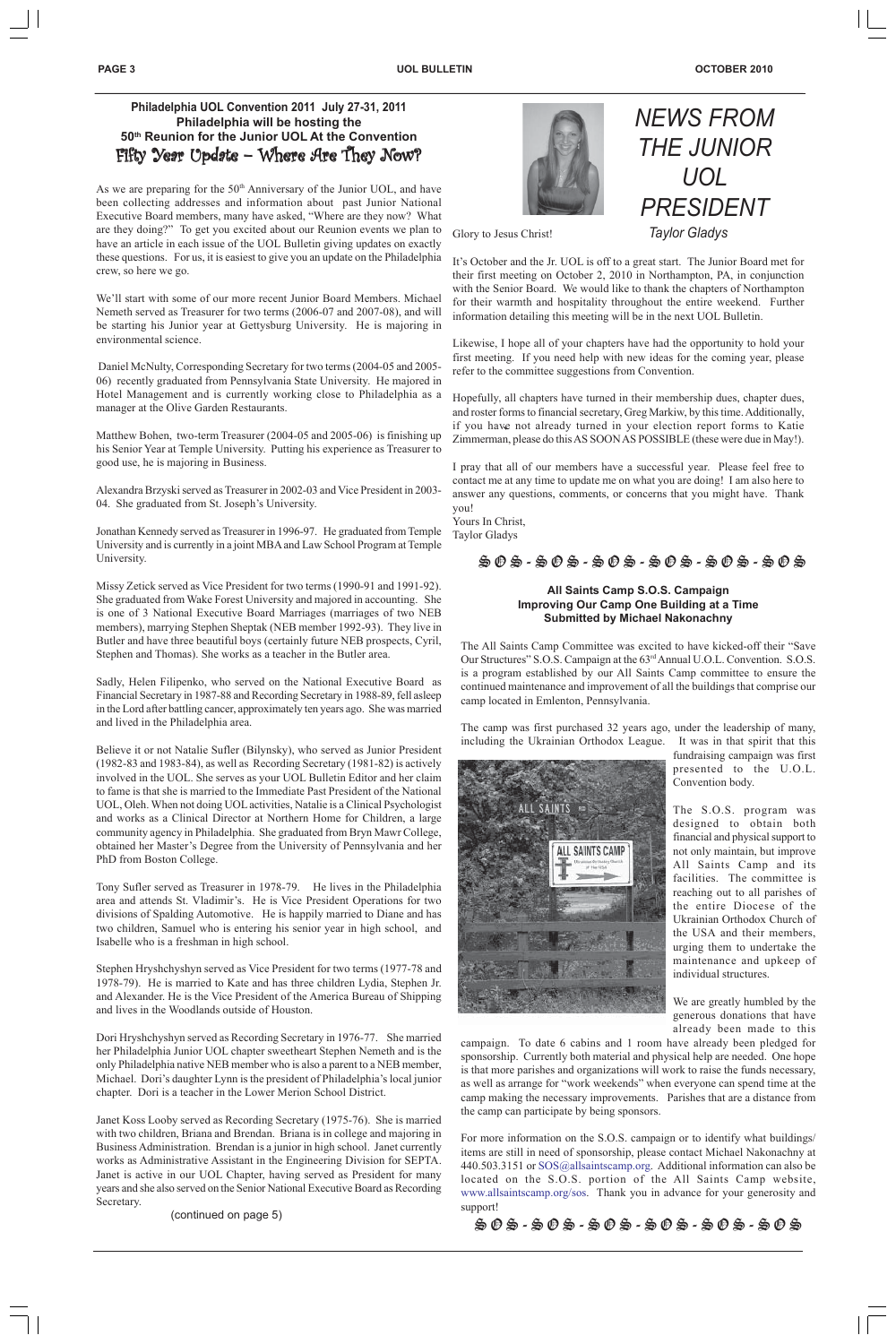(Convention - continued from page 1)

Friday morning commenced with Morning Prayers in the Chapel Room,



and then the Juniors and Seniors were back at work again. The Juniors approved their committee reports, held another competitive round of Chapter Challenge, and attentively listened to the wisdom of our Hierarchs. As sessions for the 49th Annual Junior UOL Convention closed, the Juniors dressed up in their Ukrainian attire

and prepared themselves for a night full of our Ukrainian heritage. At





Ukrainian Night, we joined together on the dance floor to learn folk dances of the past and to show off our best moves in a Kolomeyka. It turned out to be yet another wonderful and fun-filled evening, one that we will never forget.

On Saturday, July 31, we arose again for Morning Prayers in the Chapel. The new National Executive Boards had the opportunity to meet for the first time and talk about their goals for the coming year. The rest of the day was filled with relaxation, followed by Vespers and Confession.



Finally, everyone began to get ready for the Banquet and Ball. As always,





the Banquet and Ball was an extravagant event. After the speakers were



#### **2010 Cultural Contest - Submitted by Gregory Markiw**

The 2010 Cultural Contest had a variety of submissions which included needlepoint, hand painted icons and Ukrainian photography!

Lastly, the 63<sup>rd</sup> Annual UOL Convention concluded on August 1, 2010 with a Hierarchical Divine Liturgy at Holy Ascension Parish in Maplewood. The new National Executive Boards took the oath of office immediately

There was a large group of hand painted icons submitted from the children of St. Mary the Protectress Cathedral in Southfield, Michigan. Sr. Chapter Advisor, Elizabeth Symonenko writes, "These icons began as plain white plaster and the children painted them using acrylic paints. While painting the icons they learned the significance of the icon, especially specific Ukrainian icons such as the Pochaiv icon of the Bohoroditsia as well as other miraculous icons in our homeland."

 Thanks to everyone who participated and congratulations to the winners! Senior Category - 1<sup>st</sup> Place – Richard Phillips, Carteret, NJ Cross stitched picture of Ukrainian Girls 1st Place – Pani Matka Nataliya Zharsky, Johnson City, NY Hand Painted Icon Junior Category - 1st Place- Lexi Powers, Southfield, MI Painted Icon 2nd Place- Mikey Powers, Southfield, MI Painted Icon

The winners were presented beautiful crosses from Ukraine.

finished and the awards had all been distributed, the UOL members enjoyed yet another talented, live band. At the conclusion of the dance, many members had trouble leaving as they regretted an end to such a delightful evening.

following Liturgy, and everyone proceeded to the Church hall for their farewell brunch, until next year.

On behalf of the Junior Ukrainian Orthodox League, I'd like to thank the Hierarchs, Fr. Oleh Hucul, the Convention Chairpersons, and the UOL Chapters of Holy Ascension (along with their entire parish) for the diligent



effort they put into the Annual Convention this year. A huge success, the gathering will surely be one that we will never forget!



#### **2010 National Jr. Raffle Submitted by Greg Markiw**

The drawing for the 2010 National Jr. UOL Raffle was held at the 63rd Annual UOL Convention in Maplewood, NJ. The winners of this year's raffle were as follows:

> \$300.00 - John Piropato, Maplewood, NJ \$200.00 – Pani Matka Chubenko, Carteret, NJ \$100.00 - George Shevchuk, Maplewood, NJ

Mr. John Piropato generously donated \$100.00 back to the National Jr. UOL. Thanks to all the Junior UOL Members who sold tickets and to everyone for their continued support of this fundraiser.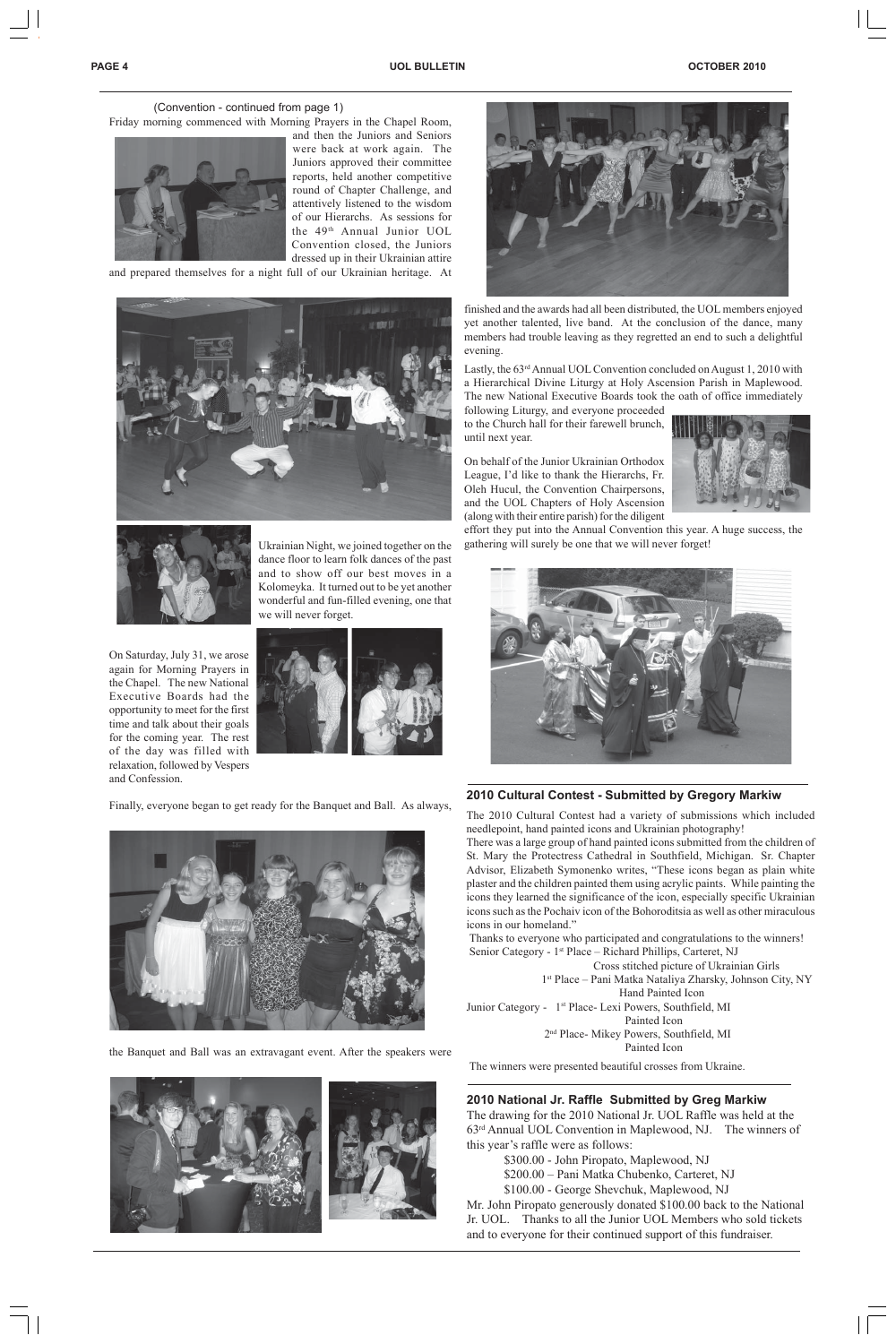#### **2010 UOL Essay Contest – The Best of the Best**

- St. Mary Cathedral Allentown, PA 6 entries Luke Milinichik age 6 – honorable mention Ryan Anderson – age 6 – honorable mention
- St. Vladimir Parish Ambridge, PA 19 entries Warren Coulter – age 5 – honorable mention Olivia Coulter – age 9 – honorable mention Anna Swindle – age 9 – honorable mention Victoria Swindle – age  $11 - 2<sup>nd</sup>$  place Danielle Pontus – age 15 – 2nd place
- St. Sophia Parish Bayonne, NJ 15 entries Michael Lee – age  $8 - 1$ <sup>st</sup> place Paul Schirta – age 7 – 2<sup>nd</sup> place Jessica Tanuos – age 8 – honorable mention Maria Schirta – age  $9$  - 1<sup>st</sup> place Robert Lee – age  $10 - 2<sup>nd</sup>$  place Anastasia Lee – age 12 - honorable mention
- St. Andrew Parish Boston, MA 4 entries Melanie Muzyka – age 13 – honorable mention
- Sts. Peter & Paul Parish Carnegie, PA 4 entries David Vineyard – age 9 – honorable mention
- St. Demetrius Cathedral Carteret, NJ 13 entries Elizabeth Cairns – age 5 – honorable mention Aleksandra Chubenko – age 5 – honorable mention Mya Molina – age  $6 - 3<sup>rd</sup>$  place Juliana Pogoda – age 8 – honorable mention Janeene Linck – age 15 – 3<sup>rd</sup> place
- Protection of the Most Holy Mother of God Parish Dover, FL 7 entries
	- Jasmine Linsinbigler age 9 honorable mention Alexis Linsinbigler – age 11 – honorable mention Carrie Linsinbigler – adult –  $1<sup>st</sup>$  place
- St. John the Baptist Parish Johnson City, NY 13 entries Sofia Zharsky – age 8 – honorable mention Milly Hatala – age 15 – honorable mention Lauren Hatala – age  $16 - 2^{nd}$  place
- Sts. Peter & Paul Parish Lyndora, PA 3 entries Pavlo Pawluk – age 10 – honorable mention
- Holy Ascension Parish Maplewood, NJ 4 entries Erica Holowko – age  $9 - 2<sup>nd</sup>$  place Christopher Holowko – age  $12 - 2<sup>nd</sup>$  place Nicholas Holowko – age 16 – 3rd place
- Assumption of the Virgin Mary Northampton, PA 3 entries Alexandra Ost – age 3 – honorable mention
- Sts. Peter & Paul Parish Palos Park, IL 25 entries Mallory Zvonek – age 4 – honorable mention Allie Rak – age  $5 - 1$ <sup>st</sup> place Jorianne Zvonek – age 6 – 2<sup>nd</sup> place Peter Gordan – age  $8 - 3<sup>rd</sup>$  place Alexis Naumenko – age 8 – honorable mention Christina Koranda – age 11 – 1st place Hannah Masur – age  $13 - 1$ <sup>st</sup> place Veronica Koranda – age 13 – 3rd place Markian Masur – age  $16 - 1$ <sup>st</sup> place Dennis Koranda – age 17 – 1st place
- St. Vladimir Parish Pittsburgh, PA 2 entries Kateryna Kocelko – age 11 – honorable mention
- St. Mary the Protectress Cathedral Southfield, MI 6 entries Lisa Powers – age  $7 - 1$ <sup>st</sup> place James Danylo Higgins – age 9 - honorable mention Lesia Powers – age 10 – honorable mention Mikey Powers – age 12 – honorable mention Andy Powers – age  $14 - 1$ <sup>st</sup> place Elizabeth Symonenko – adult –  $2^{nd}$  place
- Holy Trinity Parish Trenton, NJ 3 entries Stephanie Maddalena – age 8 – honorable mention Olena Lymar – age 13 – 2nd place Svitlana Lymar – age  $17 - 1$ <sup>st</sup> place
- St. Michael Parish Woonsocket, RI 7 entries Daria Bourgery - age  $11 - 3<sup>rd</sup>$  place Celia Stemadore – age 11 – honorable mention Brendan Abrahamson – age 13 – honorable mention Nick Perkins – age 14 – honorable mention Joshua Bourgery – age 16 – honorable mention
- Sts. Peter & Paul Parish Youngstown, OH 20 entries Samantha Moon – age  $5 - 1$ <sup>st</sup> place Tyler Notman – age  $10 - 3<sup>rd</sup>$  place Jeffrey Senediak – age  $11 - 3^{rd}$  place Katherine Anderson – age 12 – honorable mention Nicholas Woloschak – age 14 – 2<sup>nd</sup> place Ashley Mounce – age  $15 - 1$ <sup>st</sup> place

- St. Vladimir Cathedral Parma, OH 13 entries Logan Mroczka – age 6 – honorable mention Julia Hontaruk - age  $9 - 3<sup>rd</sup>$  place Orest Mahlay  $-1$ <sup>st</sup> place Caite Miller – age  $13 - 3$ <sup>rd</sup> place
- St. Vladimir Cathedral Philadephia, PA 12 entries Natalie Swan – age 5 - honorable mention Michael SanAntonio – age 6 – honorable mention Nathan Konchak – age 9 – honorable mention Brett Wilwert – age 10 – honorable mention Natalie SanAntonio – age 10 – 1st place

(Reunion Update - contniued from page 3) Barbara Podgurski Bonfiglio, served two terms as Corresponding Secretary in 1969- 70 and 1970-71. She currenly lives in Durham, NC and works as an administrative assistant to a VP at GlaxoSmithKline. She has two wonderful children. Her daughter Lauren is a Pastry Chef at a restaurant in Washington, DC. Her son Joe is currently the Chief of Staff to a Louisiana Congressman. He is married to Bridget who works for the Nature Conservancy. Barbara also has the cutest grandson, Ryan Joseph, who recently turned one. Barbara is a Member at Large of the UOL and enjoys going to the gym and cake decorating.

Stayed tuned for more updates in our next issue. Philadelphia has had the blessing of several NEB members from other cities moving to our area – in our next article we will give you the update on members who have joined our parish from other areas: Josh Oryhon, Rebecca Druash, Jordan Gladys and Yvonne Szafranski.

#### **Junior Chapter Achievement Award St. Michael's Junior Chapter Woonsocket, RI**

 St. Michael's Jr. Chapter in Woonsocket, Rhode Island was awarded the Junior Chapter Achivement Award. This distinguished honor is awarded to a chapter



who through collaborative efforts, performed noble acts of service to the community and within the Church. The winner this year truly set a prime example of what it means to be a chapter of the Junior Ukrainian Orthodox League.

Of their twelve members, 10 participated in the UOL Essay Contest, a local lock-in, and continually helped to care for the Church grounds throughout the year. Together St. Michael's chapter visited shut-ins, set-up a food pantry in conjunction with their Senior Chapter, and donated \$1,225 to various causes. This included the purchase of Church vestments and supplies, and Adopting a Family to provide Christmas presents for three needy children, among many other accomplishments. Evidently, their chapter is truly committed to the service it takes to be recognized as Junior Chapter of the Year, and the Jr. UOL is so grateful for their dedication. Congratulations Woonsocket, you earned it!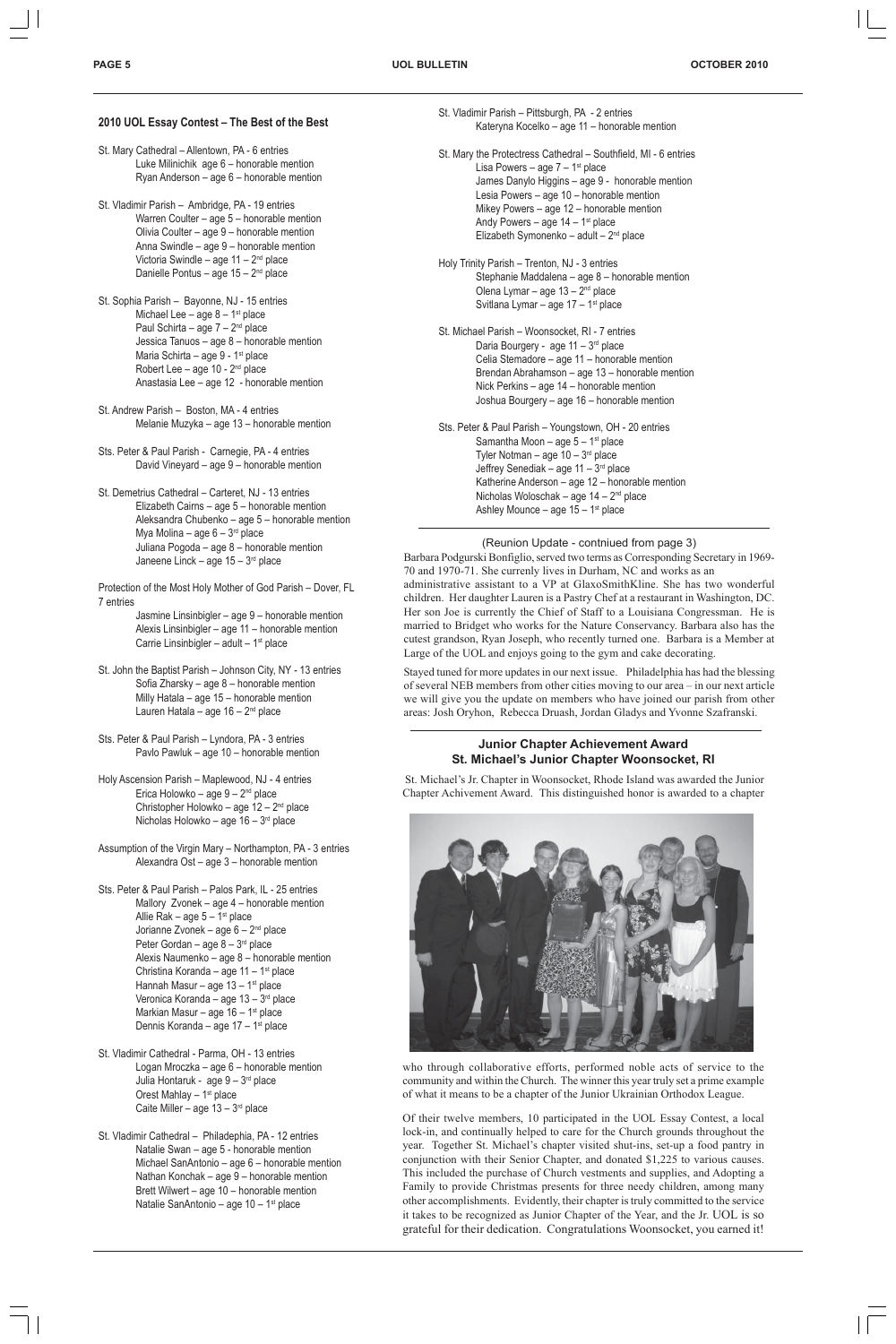Greetings from Carnegie, Pennsylvania! My name is Gregory Markiw and I am the Financial Secretary of the 2010- 2011 Junior National Executive Board. This is my second time on the National Board.

youth as president, to win the Jr. Chapter of the Church in Carnegie, PA where our Spiritual Advisor is Fr. Steve Repa. I am president for our local chapter, assist as an altar server and dance as a member of the Poltava Ukrainian Dance Company.

> As an eleventh grader at Chartiers Valley High School I am treasurer of the German Club, work as technical crew for school plays and musicals and participate as a member of the school's mock trial program. I enjoy politics, the great outdoors as well as spending time with my family and friends.

> Our local chapter is very active and I have always enjoyed working as a UOL member during events like Carnegie Days, St. Matrona's Cookie Walk and the Annual Pysanky Sale. Carnegie Juniors also host coffee hour once a month as well as the Souper Bowl and various other fundraisers throughout the

this being one of the best years for the Jr. UOL If you ever need to contact me I can be reached at

#### **Taylor Gladys - President**

My name is Taylor Gladys and I am truly grateful to have been re-elected as President of the Junior National Executive Board. I reside in Pittsburgh, Pennsylvania with my mom, dad, and



(when she's home from college) my sister, Jordan. On Sundays, we attend St. Vladimir's Ukrainian Orthodox Church on the South Side. At Church, I sing in the choir, attend Sunday School, and I currently serve as Treasurer of South Side's chapter of the Jr. UOL. Church is really important to me, as it is a major part of my life.

School. At Woodland Hills, I am a member of the soccer and basketball teams, as well as the Chamber Choir and French Club. I am also involved in various science fairs and other academic activities. Sports and school are an integral part of my life right now.

School Camp, Teenage Conference, and Family Fest. This year, I am a SENIOR at Woodland Hills High NJ, the site of this past year's UOL convention, and where I also serve as the Treasurer of the Junior UOL chapter. In addition to the UOL, I attend Sunday school and have been an altar server for several years and help out at many church functions. I have also attended All Saints Camp many times for Church

"The Departed" but it changes every day. I dabble experience in so many ways. Having the convention When I'm not at church, at school, or at sports, or be happier. I am a huge Miami Dolphins fan, With our local Chapter having hosted the convention New York Yankees fan, and Florida Gators fan. this past year, my family and I were involved in many Unfortunately I may have made some enemies ways including spending much time on planning with that information, but what can I say? I am a convention activities, fundraising, and the big movie person. My favorite movie I think is beautification of our Church. It was a great learning a bit in photography and guitar. Over the summer, in Maplewood was a great experience for all of us; I worked at All Saints Camp, attended Teenage for those who attended thank you for coming and

looking for colleges, I like to kick back and relax with friends. I love listening to music, watching movies, and seeing plays with my best friends. As much as I like to spend my free time at home, my favorite place to be is All Saints Camp. My mom and I were among the first campers at Mommy and Me/Daddy and Me, I participated in five years of Diocesan Church School Camp, and have attended five years at Teenage Conference. For the past four years, I have been a "Big Sister" at Mommy and Me/ Daddy and Me camp, as well. Camp has affected my life in several positive ways over the years. Not only do I learn and grow in faith while I'm there, but it's also the one place where I feel like I can truly be myself and have fun with other people who are just like me. I know I will never forget the important lessons I have learned at All Saints Camp.

I would like to thank and congratulate one more Currently, I am a Junior at Randolph High School, time Holy Ascension of Maplewood for all of and when not engaging in my schoolwork, I actively their time and hard work. It was a great participate in playing ice hockey and lacrosse for experience and it is always great to be back home my school. I also spend time participating in ice in New Jersey. I would also like to remind hockey playing for a club team. At the moment everyone to keep in their prayers the host of our though, I am recovering from shoulder surgery and next UOL Convention, the parish of St. hope to be back soon. Much of the summer was spent Vladimir's in Philadelphia. May next year be rehabilitating my shoulder. Recently, I have also started working part time at a local Pizzeria.

Again, I couldn't be happier with this year's I anticipate a very meaningful and productive year board and it is truly an honor to be at the service working on the Board this year and being able to of Christ and His Church. Hopefully I'll be work with the other members. Along with holding meeting a lot of you throughout this year. God the position of Treasurer, I am also the chairperson for the fundraising committee. In addition, I am also the liaison to the Philadelphia, PA; Maplewood, NJ; and Carteret, NJ chapters. Please call, or email me with any ideas or concerns. I am confident I will visit you during the year. I hope to do all that I can for the Board and to serve our Ukrainian Orthodox Church.

#### board and I am anxious to learn Gregory Markiw - Financial Secretary



Conference, and obviously the UOL Convention. participating. I live in Mt. Lebanon, Pennsylvania, a suburb a few minutes from downtown Pittsburgh, with my dad and one of my four siblings. I am the president of the Junior UOL chapter at St. Vladimir's where I am also an altar server. This is my senior year of high school and I couldn't

> This will be a year to remember in the Junior UOL as the Board members are eager to get to work and look forward to improving the league in several ways. I will serve the league to the best of my abilities, and I promise to put forth 110% of my effort during the course of this year. Please pray for us! Through the love and prayers of our Spiritual family, the Junior Board is ready to aim high for our goals. I am sure that with the help of the Holy Spirit, we may be able to expand and spread the Good News of Christ to others and continue service to our Church and to our Holy Orthodox Faith. I pray that the Lord will guide all members of the Ukrainian Orthodox League this year, that we may succeed in all of our endeavors.

#### **Nicholas Holowko – Treasurer**

have been honored to lead my friends and fellow I attend St. Peter and St. Paul Ukrainian Orthodox I attend church at St. Michael's in Woonsocket, RI and live a short distance away in Blackstone, Massachusetts. I serve under Fr. Anthony Perkins in the altar and am currently studying to become a subdeacon. Our Jr. UOL chapter in Woonsocket has continued to grow at a staggering rate and I Year award this past convention.

some very good ideas at convention that I can't year. and I look forward be a part in making that  $marq2036@/verizon.net$ This year I will be chairperson of the Membership and Chapter Development committee and I am very excited to get started because there were wait to put into practice. I have high hopes for happen. Feel free to contact me for anything at jbourgery20120@comcast.net

#### **Julian Burgan - Vice President**



My name is Julian Burgan and I My name is Nicholas Holowko and am the Junior UOL's newly elected I am the newly elected Treasurer vice president. Let me first say that of the Junior National Executive I couldn't be more excited than I Board. Indeed, it is an honor and I am right now. It is going to be a look forward to a productive and truly great experience working enriching year. I am a parishioner with this year's Junior National at Holy Ascension in Maplewood,

Executive Board.

even better than this year.

Bless.

#### **Joshua Bourgery - Recording Secretary**



My name is Joshua Bourgery and I am ready to hit the ground running as the new Recording Secretary for the Jr. National Board. This is my first year on the everything I need to make this year the best it can be.

Currently I am a junior at Blackstone-Millville Regional High School in Blackstone. There I am involved in the National Honor Society and Principal's Advisory Council. Also I play trumpet in wind ensemble, jazz band, brass choir, and our award-winning marching band. I keep pretty busy with school work and band practices but when I have time free I enjoy working out in my yard or putting some miles on my bike. In the winter when I can't ride, I like to ski.

#### **Katie Zimmerman - Corresponding Secretary**

Hi my name is Katie Zimmerman and I am the Junior National Executive Board Corresponding Secretary for my



second year now. I am very excited to begin the new year with the new board.

I attend St. Mary's parish in Allentown, Pennsylvania where Father Myron Oryhon is our priest. I am our junior chapter president and I love being active in the church. I try to help out anywhere possible.

I live in Coopersburg, Pennsylvania and attend Southern Lehigh High School. I will be a junior this school year. I was on the winter and spring track and field teams. I enjoy ceramics, fishing, listening to music, and hanging out with my friends.

I have attended Diocesan Church School Camp and Teenage Conference for years now and Mommy & Me/ Daddy & Me as a counselor. I also worked in the kitchen at ASC this past summer. I had an awesome time. I love having the privilege to attend an amazing camp every summer.

If you have any questions or just want to talk or get to know me more feel free to contact me at gymnastzimm94@gmail.com.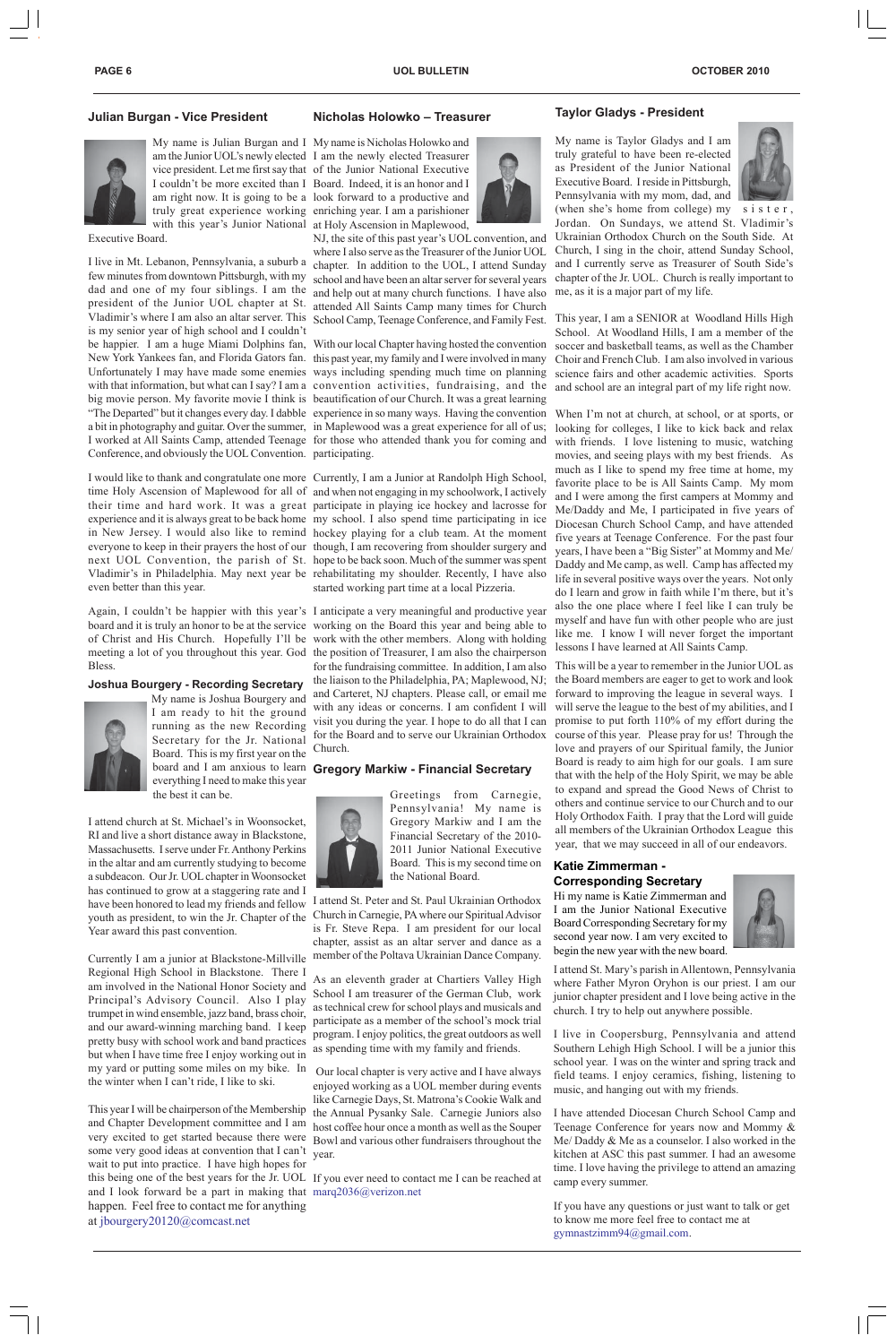#### **Young Adult's Memorial Day Weekend Submitted by Kira Senedak**

This year's event was once again held at All Saints Camp in Emlenton, PA. Almost twenty young adults from parishes in Ohio, Pennsylvania, and New York were there to enjoy a relaxing weekend with new and old friends. Guest speakers, including His Beatitude Metropolitan Constantine, V. Rev. John Nakonachny, V. Rev. John Haluszczak and Fr. Dn. Dennis Lapushansky, presented workshops on issues facing young adults and the Orthodox Church. Participants also spent Saturday morning working on projects to help maintain and beautify the camp grounds. Many helped to paint shutters and trim for each of the cabins. Social time in the evenings was enjoyed by all!

A special blessing was bestowed on the newly married couple Hans and Sarah Harasimchuk following Divine Liturgy on Sunday Morning. His Beatitude Metropolitan Constantine blessed the couple and spoke of their dedication to



the camp, specifically the construction of the St. Thomas Chapel on the camp grounds. Mnohaya Lita and Congratulations to Hans and Sarah!

The UOL Young Adults committee looks forward to the continued growth of this event!

#### **Carnegie Juniors Submitted by Reporter Mikaela Kapeluck**

We held elections in May for the Junior Chapter, the new board is:

President, Greg Markiw Vice President, Nick Wachnowsky Treasurer, Danielle Walewski Recording Secretary, Brandi Rohal Corresponding Secretary, Irene Onufry Reporter, Mikaela Kapeluck

Congratulations to our new board!

We hosted a Spaghetti Fundraiser for the National Wildlife Federation to help the wildlife affected by the BP oil spill in the Gulf of Mexico on August 15th. Our Junior Chapter helped prepare the food the Saturday before and cleaned up afterwards. We proudly raised \$150.00 toward this effort.

We celebrated our pastor's anniversary and birthday in August. We came up with the idea to make a homemade cookbook featuring two of our own family's recipes and a photo of each of us. Our Jr. Chapter members along with the rest of our parish wish Fr. Steve many happy years! Mnohaya Lita!

Once a month three of our Jr. Chapter members host coffee hour. Many of us have worked in the newly formed "St. John and St. Martin's Closet" which provides clothing and bedding for those in need in our community. We've had several donations of items coming from our parishioners. In August we had a back to school drive where kids in our community were able to get free school supplies.

We are looking forward to helping with the upcoming "Carnegie Days" on September 9-11, 2010. Each year our parish has a booth at the festival where we work transporting food back and forth from the parish hall as well as helping out in the booth. We serve a variety of Ukrainian foods.

Many of us in the parish will be spending Labor Day Weekend with our family and friends at the All Saints Camp Family Fest.

#### **"Why is the Senior UOL important?"**

The question is frequently asked: "Why do we need a Senior UOL chapter when we have the Church Committee, Sisterhood, and other organizations within the church? The UOL is just another organization similar to those already existing in our local parish."

One of the main purposes is to belong to a community larger than one's own parish. To have a family that is more than the nuclear family or parish community. To gain enthusiasm, empathy and love from those who live far away, but are experiencing the same daily struggles we face in our life as Orthodox Christians.

"Why is the UOL Convention important?" It is a Family Reunion of Our Ukrainian Orthodox Family.

At the Convention we discuss projects and set goals for the year, but the projects and accomplishments are nothing in comparison to this community, our UOL family. In many ways, the Convention is a Family Reunion, where we see extended family. Just like a family, sometimes we get angry, annoyed, judgmental or finicky. That is the beauty of being a member of the family – that we know each other – that we love each other – just as we are. In fact, it wouldn't be the same if it weren't for the great myriad of personalities that create the tapestry of our UOL community.

At the UOL Convention, it is wonderful to see the children of our peers and the grandchildren of the UOL founders coming to the sessions. If you believe that the Convention doesn't accomplish anything, come and see the Juniors, strong after fifty years. Without a Senior UOL to show that the family is strong, why would the Junior UOL be needed? The Juniors are preparing to become leaders in our Church and it is our obligation to keep the Senior UOL strong for them. For them, coming to the Convention in 5, 10, 20 or more years to remember the great times they had, and to live great moments will become the stories of the future.

As a family reunion, the Convention rekindles the flames that have been flickering or even close to extinguishing within each of us. Each individual comes back warmed by the joys of the Convention, armed with memories of touching moments, inspirational liturgies and prayer services, incredibly funny experiences and heartfelt one-on-one talks with each other. The community, the sense of belonging to a family of Ukrainian Orthodox Christians is our purpose. When we have first time delegates they feel that sense of belonging. In the quest for accomplishments, we don't always take the time to step back and appreciate the beauty of the family that we have.

#### *A UOL Hand Reaches Out to You . . .*

If you haven't been to a Convention in years, we miss you. Your talents and your presence at the Convention, our UOL Family Reunion, is always missed. If you have been thinking about coming back to the UOL – we are excited to embrace you. If you have been thinking about someone that you miss – call them, encourage them to return. Not only will it potentially rekindle their flame, it will create a blaze within your own heart. If you have never been a member of the UOL, think about joining. Call or email our Membership Committee Chair Pam Scannell at 607-760-1671 or wscannell@stny.rr.com and join today!!

*You/We Are Part of His Plan! He Needs You!*

### **This year we awarded more than \$18,000 in**

**scholarships and clergy grants. Please help us to continue this effort.**

#### **METROPOLITAN JOHN SCHOLARSHIP FUND**

**Provides scholarships to seminarians preparing to enter the Holy Priesthood in the Ukrainian Orthodox Church**

**Provides grants to Clergy serving the Ukrainian Orthodox Church of the USA**

**Many previous recipients are currently ordained and serving in our parishes**

> **Please send donations to: Pani Matka Linda Oryhon 623 Jennings Street Endicott, NY 13760**